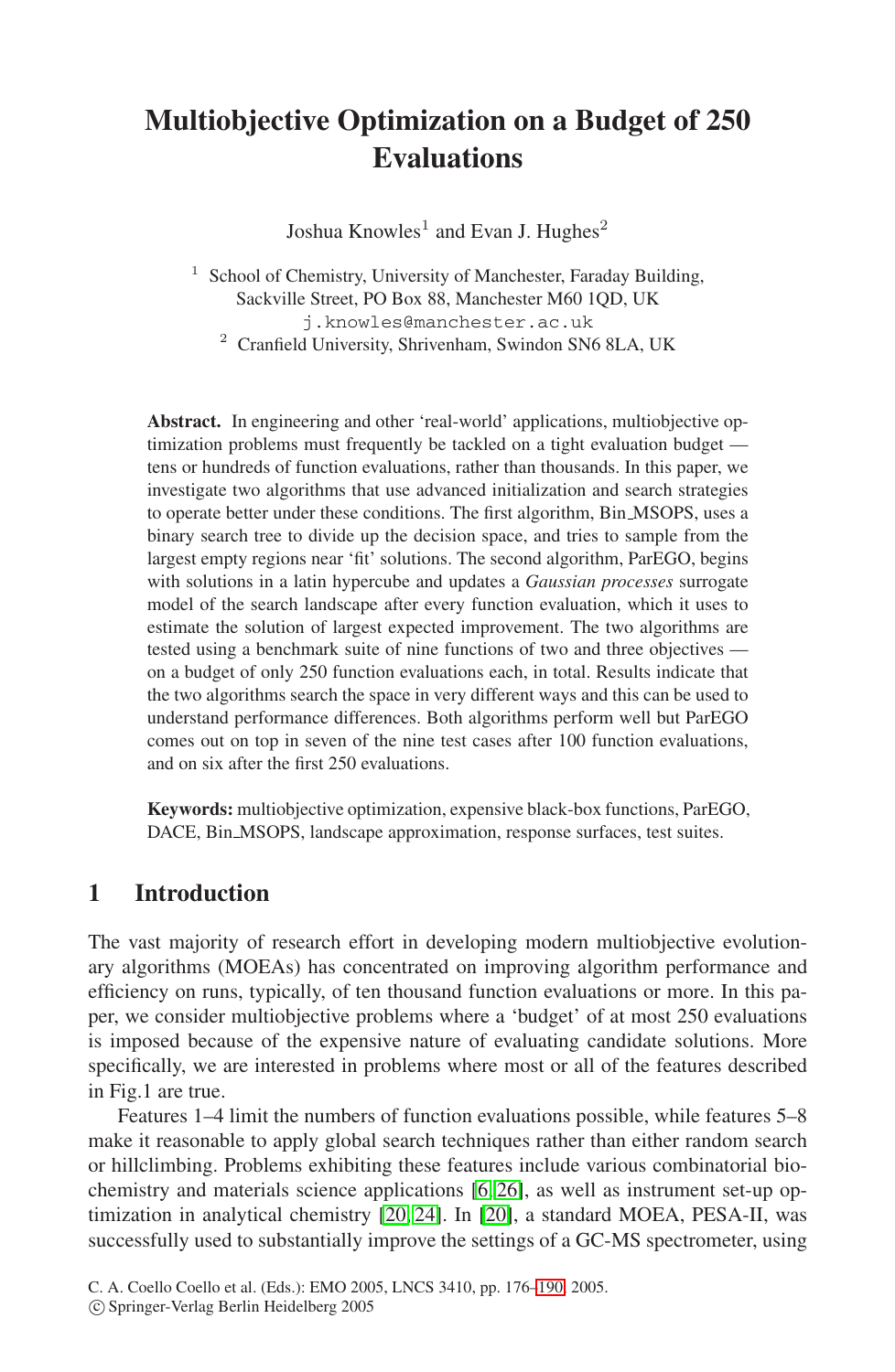- 1. the time taken to perform one evaluation is of the order of minutes or hours,
- 2. only one evaluation can be performed at one time (no parallelism is possible),
- 3. the total number of evaluations to be performed is limited by financial considerations,
- 4. no realistic simulator or other method of approximating the full evaluation is readily available,
- 5. noise is low (repeated evaluations yield very similar results),
- 6. the overall gains in quality (or reductions in cost) that can be achieved are high,
- 7. the search landscape is multimodal but not highly rugged,
- 8. the dimensionality of the search space is low-to-medium,
- 9. the problem has multiple, possibly incommensurable, objectives.

#### **Fig. 1.** Features exhibited by problems of interest

just 180 evaluations. However, it is clear that given such a restricted number of evaluations, and no particular restriction on computational overhead (since each experiment requires 20 minutes), a search strategy that more carefully considers each evaluation would be more appropriate.

Scanning the optimization literature reveals that a sparse but varied array of different techniques (that were proposed or could be used) for economizing on evaluations in multiobjective optimization has already been examined. One strand in this focuses on the use of *neural networks* for modeling the search landscape during optimization, in order to replace some real function evaluations with approximated ones [\[19,](#page-14-4) [8,](#page-13-1) [9\]](#page-14-5), or to replace standard variation operators with adaptive ones [\[1\]](#page-13-2). The simpler concept of *fitness inheritance* has also been investigated in multiobjective optimization to economize on function evaluations [\[2,](#page-13-3) [5\]](#page-13-4). And a third strand is to use Bayesian network and/or other probabilistic model-building algorithms in a multiobjective scenario, e.g. [\[17\]](#page-14-6).

However, while the above methods may offer some performance gains over standard MOEAs when function evaluations are expensive, not one of the studies above has demonstrated a significant performance advantage within the challenging evaluation budget we are interested in here. In this paper, we present and compare two recently proposed algorithms that take very different approaches to this challenge. The first algorithm, Binary-MSOPS, which is summarized below, is based on two separate pieces of work previously published by the second author [\[11,](#page-14-7) [12\]](#page-14-8). The second algorithm, ParEGO, was first described in a recent technical report [\[16\]](#page-14-9), and is described here again in some detail. We evaluate these algorithms over a range of problems and, unlike in other studies, we focus explicitly on the first 250 evaluations only.

The rest of the paper is organized as follows. Sections 2 and 3 describe the two algorithms, while 4, 5 and 6 detail the test functions, performance assessment methods and parameter settings of the algorithms, respectively. Section 7 presents results and section 8 discusses findings and concludes.

#### **2 Binary-MSOPS**

The Binary-MSOPS algorithm is based primarily on the Binary Search Algorithm [\[11\]](#page-14-7), summarized below. This method, which can be combined with almost any fitness assignment scheme, attempts to improve decision space sampling to ensure that promising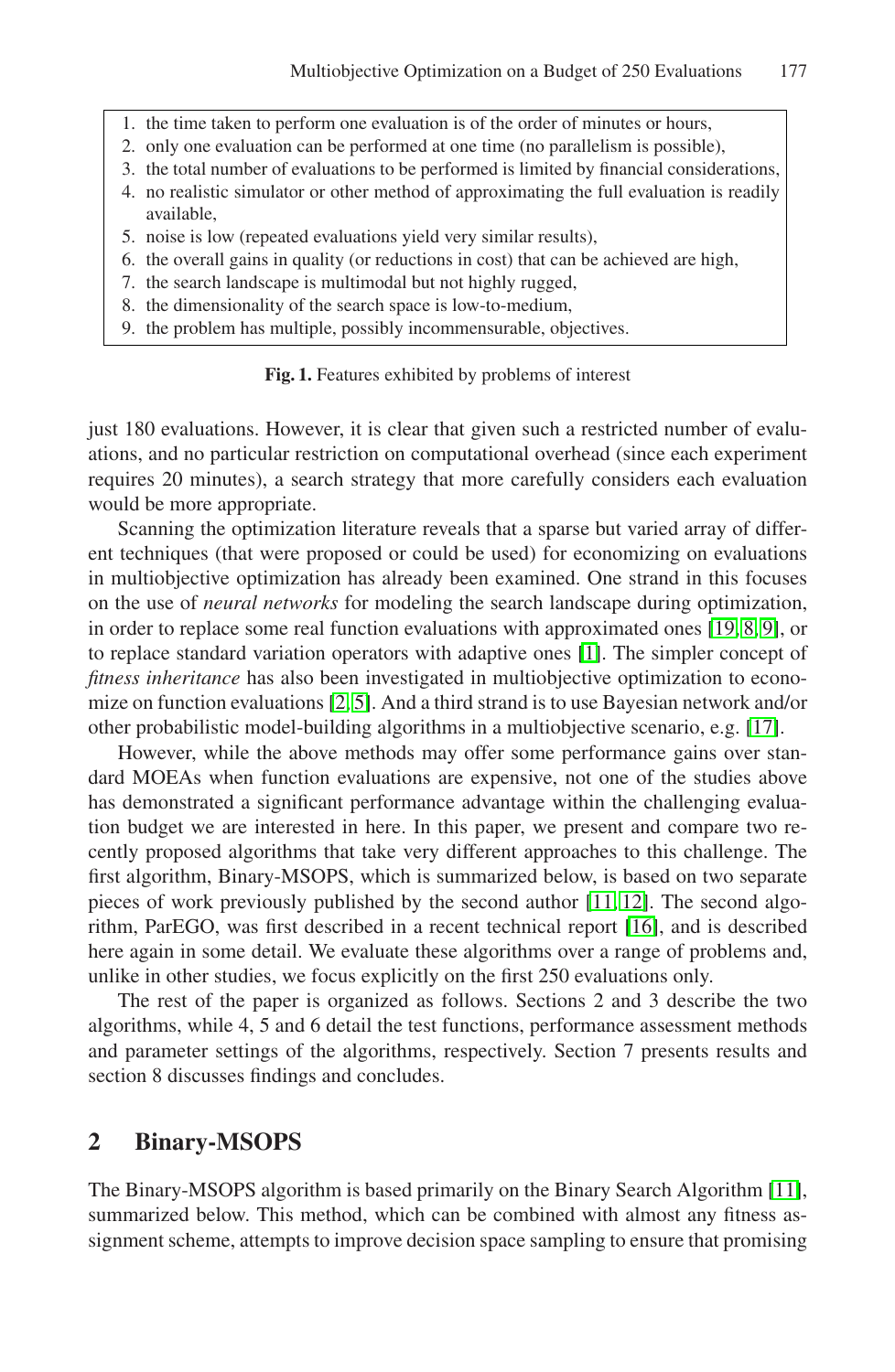<span id="page-2-0"></span>

**Fig. 2.** The Binary Search process illustrated in a two dimensional decision space, with the first seven search points shown. The box around the third point indicates a small distance around a 'fit' point, and how this intersects with several empty regions

regions are not missed or over-sampled in the early stages of the search, and to explicitly balance exploitation and exploration. Combining this with the MSOPS ranking method [\[12\]](#page-14-8) — a computationally efficient means of assigning fitness in multiobjective optimization, based on target vectors —, Binary-MSOPS is both efficient and frugal with evaluations.

### **2.1 Binary Search Algorithm**

The overall strategy of Bin MSOPS uses a binary search tree [\[11\]](#page-14-7) to divide the decision space into empty regions, allowing the largest empty region to be approximated. The search tree is constructed as shown in Fig. [2](#page-2-0) by generating a point at random within a chosen hypercube, then dividing the hypercube along the dimension that yields the most 'cube-like' subspaces.

The basic algorithm for constructing the binary search tree (and generating new solutions) works by repeatedly choosing an exploration or exploitation step:

- **Exploration:** Next point is generated at random within the largest empty region (i.e. global search),
- **Exploitation:** Next point is generated within the largest empty region that is within a small distance of a selected *good* point (i.e. local search),

where the choice is random but biased by a parameter specifying the exploration/exploitation ratio.

The identification of a local region for exploitation is illustrated in Fig. [2.](#page-2-0) A small offset distance  $d_p$  is used to generate a hypercube of interest about the chosen point (chosen with tournament selection). The small hypercube is placed around the point of interest simply to provide an efficient means of identifying large neighbouring regions. A new point is then generated at random using a normal distribution in the largest region that intersects the hypercube.

At each iteration, the tree search to find the largest empty region is at worst  $O(dP)$ , where  $P$  is the number of evaluation points so far and  $d$  is the number of dimen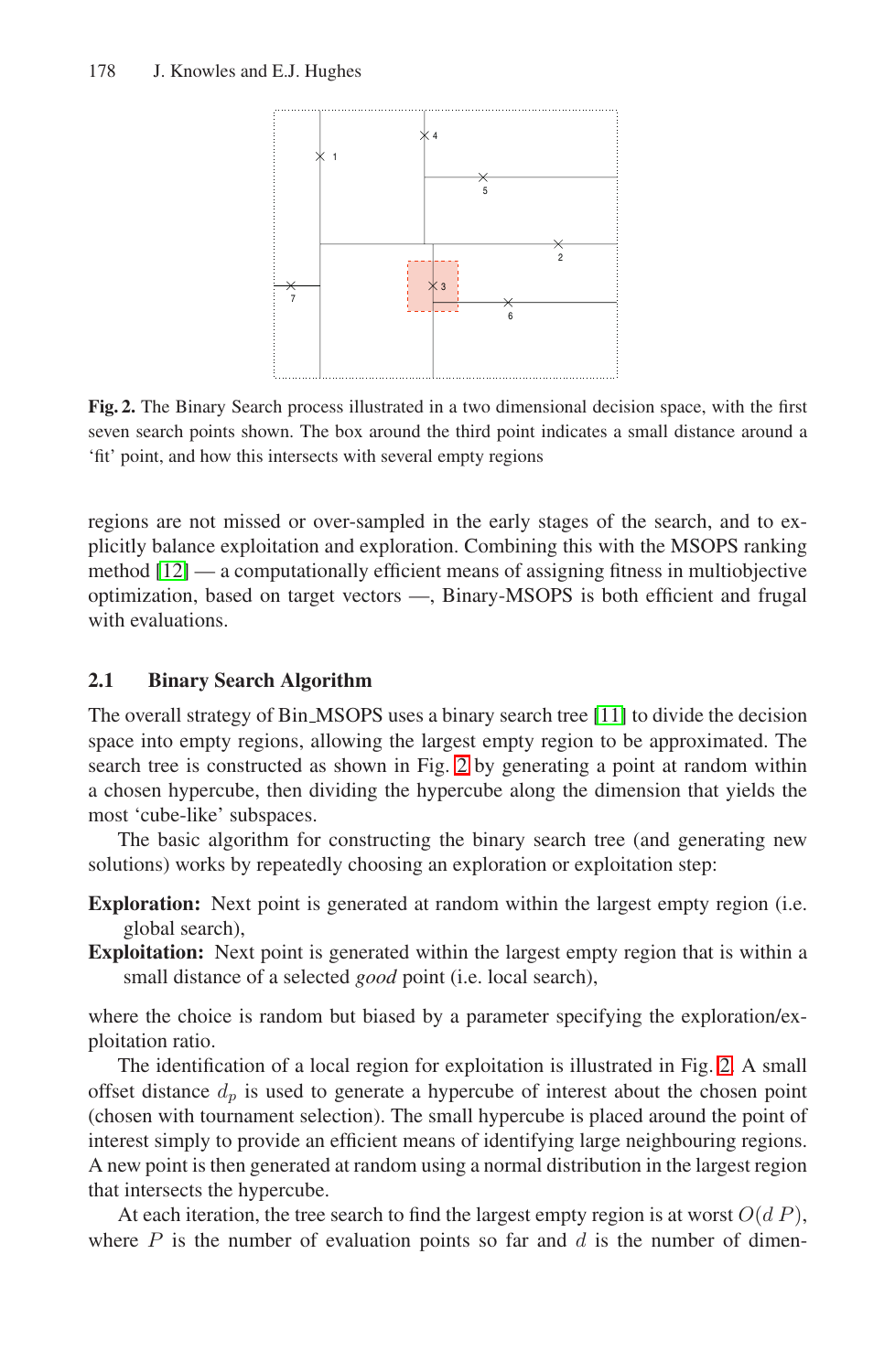sions. Tree pruning can lead to  $O(d \log(P))$  performance for exploitation, and at worst  $O(d P)$ . Thus a computational explosion is avoided.

#### **2.2 Population Ranking by MSOPS**

In order to decide which are 'good' points, the entire population is ranked, and a tournament between a random subset of the population, based on rank value, decides on the next solution to update. In order to control the computational complexity, a non-Pareto ranking approach has been applied, that like ParEGO (see next section), is also capable of handling many-objective problems. For this, the Multiple Single Objective Sampling (MSOPS) [\[12\]](#page-14-8), with  $O(P \log(P))$  time complexity, has been used.

The concept of MSOPS is to generate a set of  $T$  target vectors, and evaluate the performance of every individual in the population, of size  $P$ , for every target vector, based on a conventional aggregation method. As aggregation methods (e.g. weighted min-max,  $\epsilon$ -constraint, goal attainment etc.) are very simple to process, the calculation of each of the performance metrics is fast.

Thus each of the  $P$  members of the population has a set of  $T$  scores that indicate how well the population member satisfied the range of target conditions. The scores are held in a score matrix, S, which has dimensions  $P \times T$ . Each *column* of the matrix  $S$  corresponds to one target vector (each column containing  $P$  entries) and is ranked, with the best performing population member on the corresponding target vector being given a rank of 1, and the worst a rank of  $P$ . The rank values are stored in a matrix  $R$ . Each *row* of the rank matrix  $R$  may now be sorted, with the ranks for each population member placed in ascending order. The  $R$  matrix now holds in the first column the highest rank achieved for each population member across the set of target vectors. The second column will hold the second highest rank achieved etc. Thus the matrix  $R$  may be used to rank the population, with the most fit being the solution that achieved the most scores that were ranked 1, etc.

The flexibility of the approach is such that the target vectors can be arbitrary, either generated using some structure, or generated at random within certain limits. As the ranking method employed is based on the number of target vectors that are satisfied the best, a solution at the edge of the objective space will often satisfy vectors that cannot be attained. Thus the focus of the optimization is naturally drawn to interesting regions of surface such as the boundary of the optimization surface and discontinuities.

#### **3 ParEGO: Landscape Modeling Using Gaussian Processes**

Learning a cost landscape from a set of solution/cost pairs is variously called surrogate, approximate or meta- modeling in the literature [\[13\]](#page-14-10). In design engineering, metamodeling is usually known as the response surface method [\[18\]](#page-14-11), and involves fitting a low order polynomial via some form of least squares regression. A closely related approach, deriving from geology, is Kriging, whereby *Gaussian process* models are parameterized by maximum likelihood estimation. A particular example of this is known as the Design and Analysis of Computer Experiments (DACE) model [\[22\]](#page-14-12), which forms the basis of the EGO search algorithm [\[14\]](#page-14-13). EGO has been designed specifically for op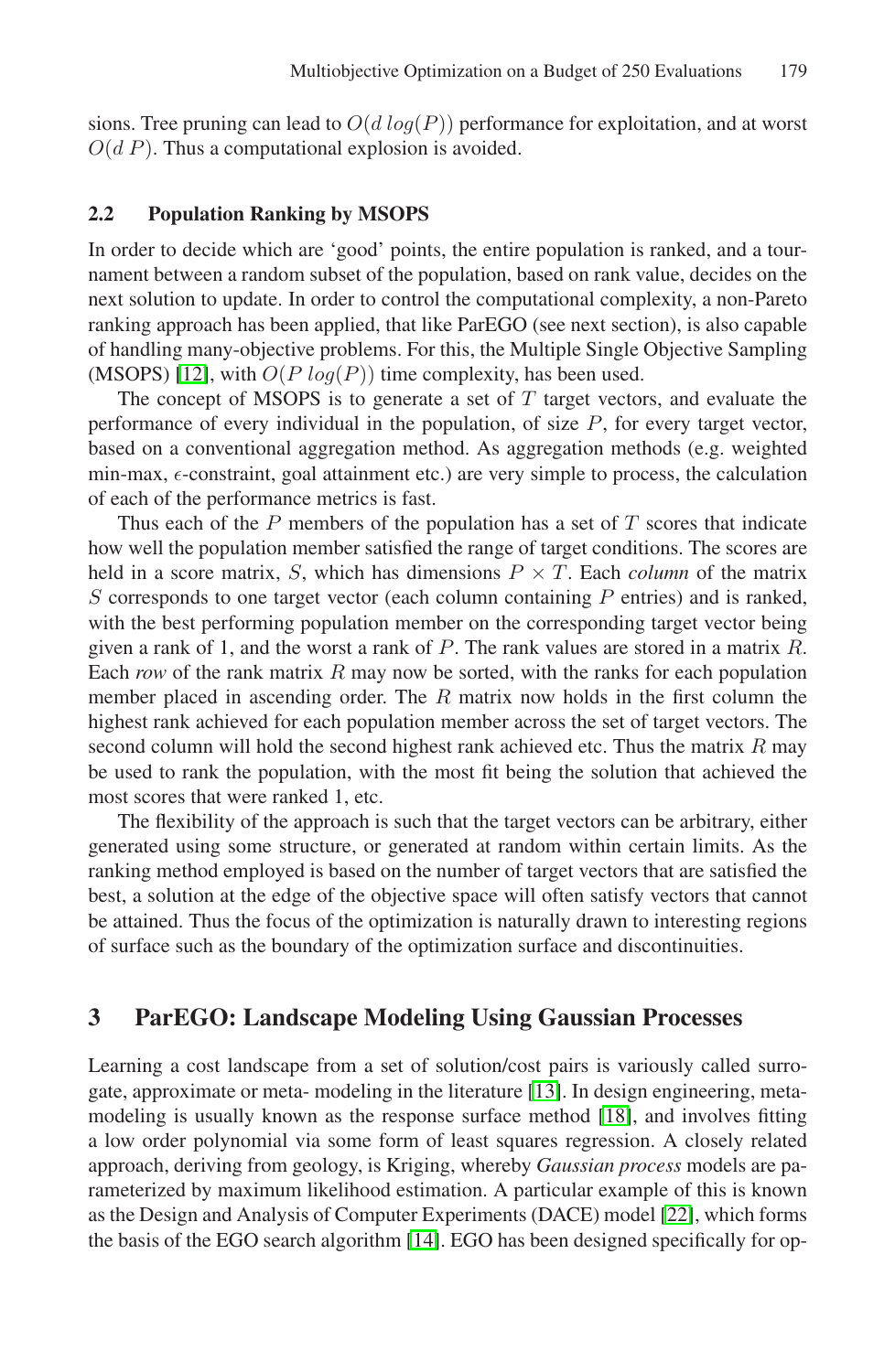timization on a very restricted evaluation budget: e.g. in [\[14\]](#page-14-13), four low-dimensional multimodal test functions are optimized to within 1% of optimal in the order of 100 function evaluations.

The EGO algorithm begins by first generating a number of solutions in a latin hypercube, and by then finding the maximum likelihood DACE model that best explains these solutions (making use of some suitable optimization algorithm). To generate a new solution to evaluate, EGO searches for the solution that maximizes what Jones et al [\[14\]](#page-14-13) call "the expected improvement" — the expected value of that part of the standard error curve that lies below the best cost sampled so far. This effectively means that EGO weighs up both the predicted value of solutions, *and the error in this prediction*, in order to find the one that has the greatest *potential* to improve the minimum cost. EGO does *not* just choose the solution that the model predicts would minimize the cost. Rather, it *automatically* balances exploitation and exploration: where a solution has low predicted cost and low error, it may not be as desirable as a solution whose predicted cost is higher but whose associated error of prediction is also higher. Once a new solution has been chosen and evaluated (using the true, expensive cost function), the DACE model is updated with this new information, and the next solution is chosen using this updated model.

The EGO algorithm could be extended for use with multiobjective optimization problems in a number of different ways. One simple approach recently proposed by the first author in [\[16\]](#page-14-9) (and that has the advantage of scaling to many objectives), converts the  $k$  different cost values of a solution into a single cost via a parameterized scalarizing weight vector. By choosing a different (parameterization of the) weight vector at each iteration of the search, an approximation to the whole Pareto front can be gradually built up. This multiobjective extension of EGO is called ParEGO.

ParEGO begins by normalizing the k cost functions with respect to the known (or estimated) limits of the cost space, so that each cost function lies in the range [0,1]. Then, at each iteration of the algorithm, a weight vector  $\lambda$  is drawn uniformly at random from the set of evenly distributed vectors defined by:

$$
\Lambda = \left\{ \boldsymbol{\lambda} = (\lambda_1, \lambda_2, \dots, \lambda_k) \mid \sum_{j=1}^k \lambda_j = 1 \land \forall j, \lambda_j = l/s, l \in 0..s \right\},\tag{1}
$$

with  $|A| = {s+k-1 \choose k-1}$ , so that the choice of s determines how many vectors there are in total [\[10\]](#page-14-14). The scalar cost of a solution  $f_{\lambda}(x)$  is then computed using the augmented Tchebycheff function [\[23\]](#page-14-15):

<span id="page-4-1"></span><span id="page-4-0"></span>
$$
f_{\lambda}(x) = \max_{j} (\lambda_j \cdot f_j(x)) + \rho \sum_{j} \lambda_j \cdot f_j(x), \quad j \in 1..k
$$
 (2)

where  $f_j$  is the raw cost value on objective j and  $\rho$  is a small positive value, which ensures all minima are proper Pareto optima, and which we set to 0.05. The scalar costs of all previously visited solutions are computed and, using all or a selection of these, a DACE model of the landscape is constructed by maximum likelihood. The solution that maximizes the expected improvement with respect to this DACE model is determined. This becomes the next point, and is evaluated on the real, expensive cost function, completing one iteration of ParEGO.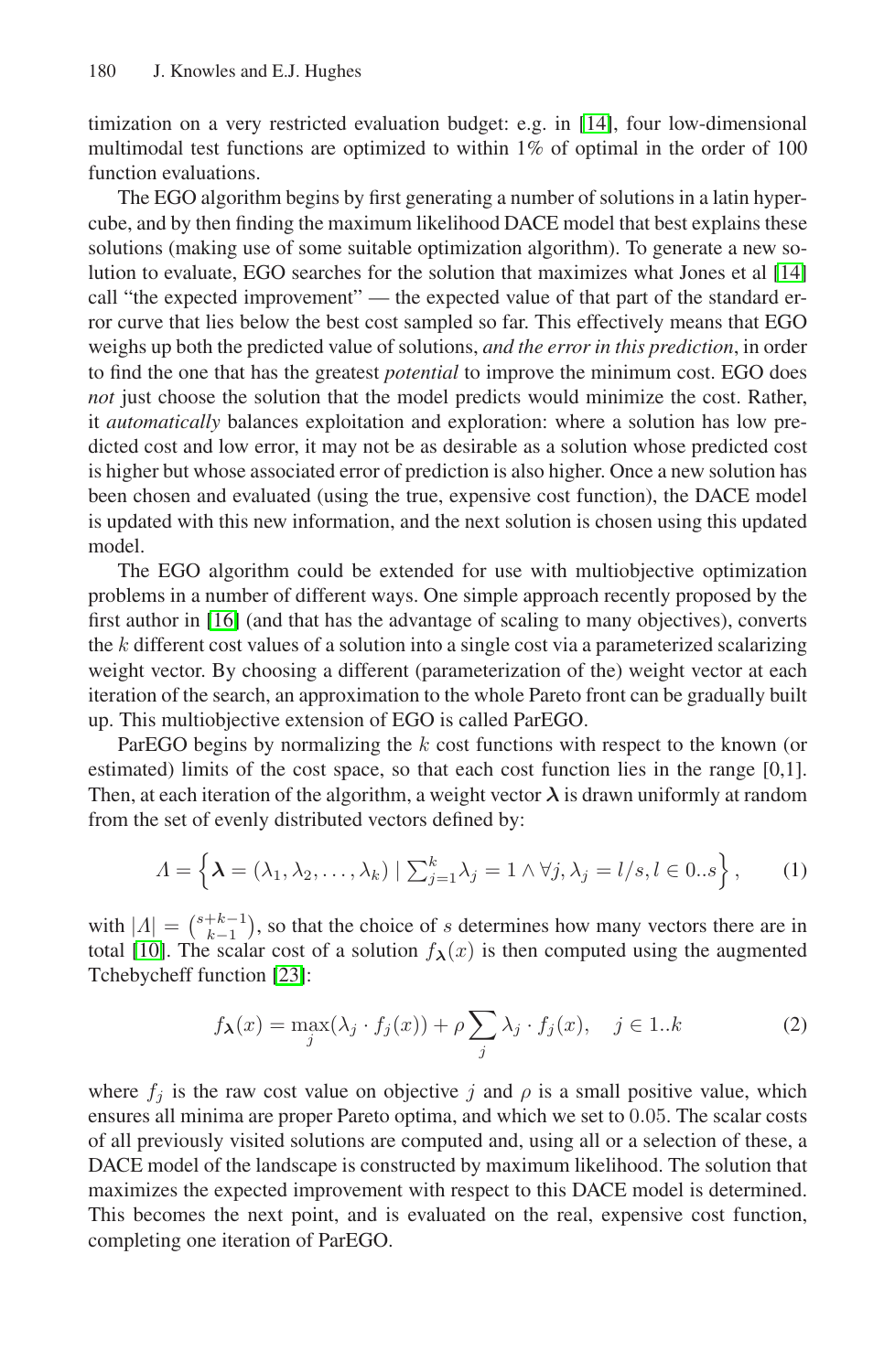<span id="page-5-0"></span>

|     | <b>Algorithm 1 ParEGO pseudocode</b>                                                        |                                             |
|-----|---------------------------------------------------------------------------------------------|---------------------------------------------|
|     | 1: <b>procedure</b> $PAREGO(f, d, k, s)$                                                    |                                             |
| 2:  | $xpop[] \leftarrow \text{LATINHYPERCUBE}(d)$                                                | /* Initialize using procedure: line $15$ */ |
| 3:  | <b>for</b> each i in 1 to $11d - 1$ <b>do</b>                                               |                                             |
| 4:  | $ypop[i] \leftarrow$ EVALUATE $(xpop[i], f)$                                                | $/*$ See line 36 $*/$                       |
| 5:  | end for                                                                                     |                                             |
| 6:  | while not finished do                                                                       |                                             |
| 7:  | $\pmb{\lambda} \leftarrow \text{NEWLAMBDA}(k, s)$                                           | $/*$ See line 19 $*/$                       |
| 8:  | $model \leftarrow \text{DACE}(xpop[, ypop[, \lambda)$                                       | $/*$ See line 22 $*/$                       |
| 9:  | $xnew \leftarrow$ EVOLALG(model, xpop[])                                                    | $/*$ See line 28 $*/$                       |
| 10: | $xpop[] \leftarrow xpop[] \cup \{xnew\}$                                                    |                                             |
| 11: | $ynew \leftarrow$ EVALUATE $(xnew, f)$                                                      |                                             |
| 12: | $ypop[] \leftarrow ypop[] \cup \{ynew\}$                                                    |                                             |
| 13: | end while                                                                                   |                                             |
|     | 14: end procedure                                                                           |                                             |
|     |                                                                                             |                                             |
|     | 15: procedure LATINHYPERCUBE $(d)$                                                          |                                             |
| 16: | divide each dimension of search space into $11d - 1$ 'rows' of equal width                  |                                             |
| 17: | <b>return</b> $11d - 1$ vectors x such that no two share the same 'row' in any dimension    |                                             |
|     | 18: end procedure                                                                           |                                             |
|     |                                                                                             |                                             |
|     | 19: <b>procedure</b> NEWLAMBDA $(k, s)$                                                     |                                             |
| 20: | <b>return</b> a k-dimensional scalarizing weight vector chosen uniformly at random from     |                                             |
|     | amongst all those defined by equation 1                                                     |                                             |
|     | 21: end procedure                                                                           |                                             |
|     |                                                                                             |                                             |
|     | 22: <b>procedure</b> $\text{DACE}(xpop[, ypop[, \lambda)$                                   |                                             |
| 23: | compute the scalar fitness $f_{\lambda}$ of every cost vector in $ypop[$ , using equation 2 |                                             |
| 24: | choose a subset of the population based on the computed scalar fitness values               |                                             |
| 25: | maximize the likelihood of the DACE model for the chosen population subset                  |                                             |
| 26: | <b>return</b> the parameters of the maximum likelihood DACE model                           |                                             |
|     | 27: end procedure                                                                           |                                             |
|     |                                                                                             |                                             |
|     | 28: <b>procedure</b> EVOLALG( <i>model</i> , <i>xpop</i> [])                                |                                             |
| 29: | initialize a temporary population of solution vectors, some as mutants of $xpop[]$ and      |                                             |
|     | others purely randomly                                                                      |                                             |
| 30: | while set number of evaluations not exceeded do                                             |                                             |
| 31: | evaluate the expected improvement of solutions using the model                              |                                             |
| 32: | select, recombine and mutate to form new population                                         |                                             |
| 33: | end while                                                                                   |                                             |
| 34: | return best evolved solution                                                                |                                             |
|     | 35: end procedure                                                                           |                                             |
|     |                                                                                             |                                             |
|     | 36: <b>procedure</b> EVALUATE $(x, f)$                                                      |                                             |
| 37: | call the expensive evaluation function $f$ with the solution vector $x$                     |                                             |
| 38: | <b>return</b> true cost vector $y$ of solution $x$                                          |                                             |
|     | 39: end procedure                                                                           |                                             |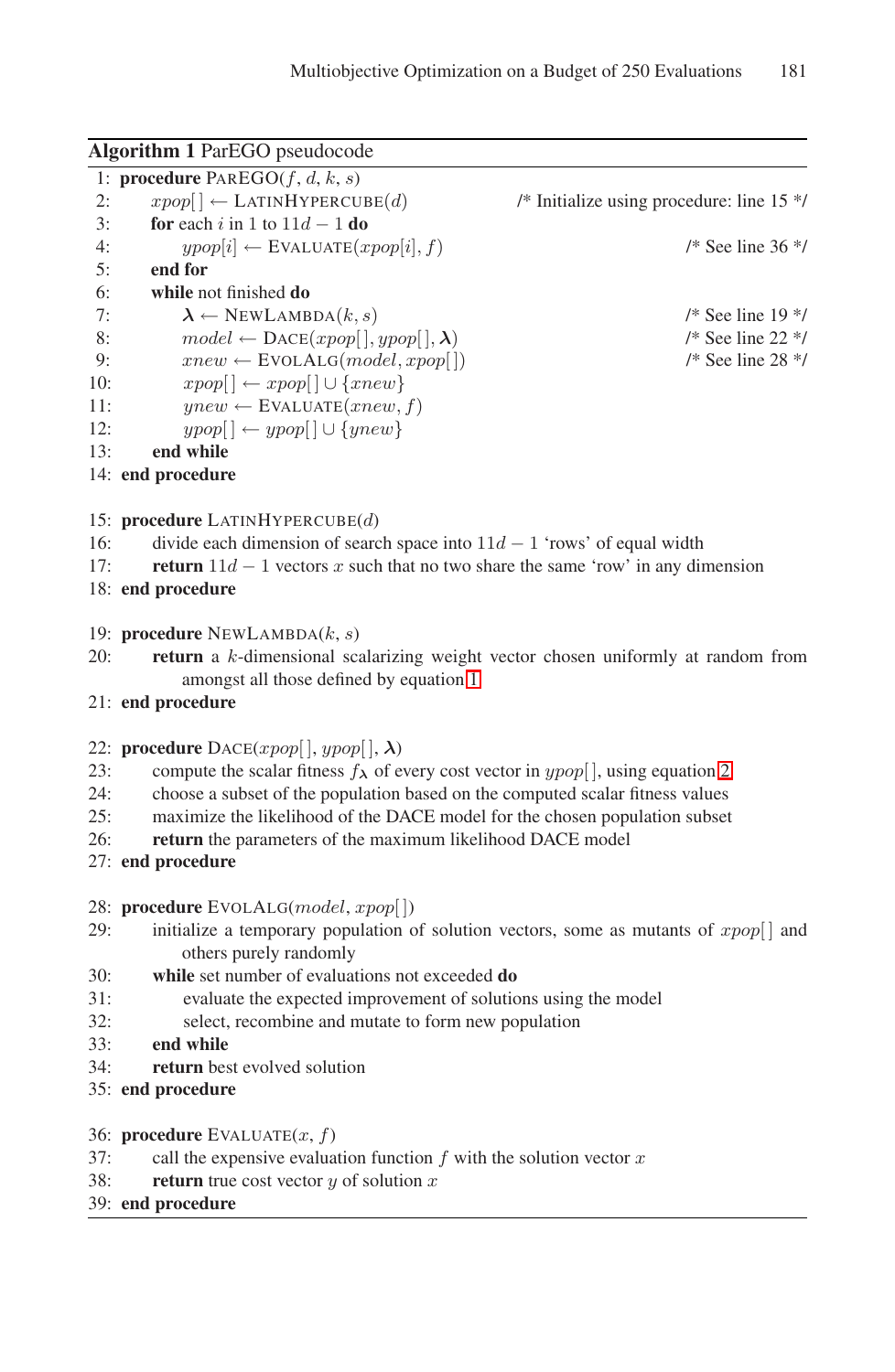| <b>Population size: 20 solutions</b>                                                                              |
|-------------------------------------------------------------------------------------------------------------------|
| <b>Population update:</b> steady state (one offspring produced per generation, from either a                      |
| crossover or cloning event, followed by a mutation)                                                               |
| <b>Generations/evaluations:</b> 10,000 evaluations                                                                |
| <b>Reproductive selection:</b> binary tournament without replacement                                              |
| <b>Crossover:</b> simulated binary crossover [3] with probability 0.2, producing one offspring                    |
| <b>Mutation:</b> decision value shifted by $\pm 1/100.\mu.\rho$ , where $\mu$ is drawn uniformly at ran-          |
| dom from $(0.0001, 1)$ , $\rho$ is the range of the decision variable, and $p_m$ , the per-gene                   |
| mutation probability, is $1/d$ .                                                                                  |
| <b>Replacement:</b> offspring replaces (first) parent if it is better, else it is discarded                       |
| <b>Initialization:</b> 5 solutions are mutants <sup>a</sup> of the 5 best solutions evaluated on the real fitness |
| function under the prevailing $\lambda$ vector; the remaining 15 solutions are generated in a                     |
| latin hypercube in decision space                                                                                 |
|                                                                                                                   |
| <sup>a</sup> The mutation is carried out as described above except that mutants are checked to ensure             |
| they are different than parents.                                                                                  |



<span id="page-6-0"></span>Pseudocode for the entire ParEGO algorithm is given in Algorithm [1.](#page-5-0) The Nelder and Meads downhill simplex algorithm is used (with 20 restarts) to maximize the likelihood of the DACE model (line 25 of Algorithm [1\)](#page-5-0). The evolutionary algorithm used within ParEGO to search for the solution that maximizes the expected improvement (line 28) is implemented as detailed in Fig. 3.

In practice, on a very expensive cost function, all solutions previously evaluated should be used to update the DACE model, at every iteration. However, to save computational overhead in our experiments (because of the need to do 21 runs on a large number of functions to collect performance data), we used a simple, heuristic method of choosing a subset of the solutions evaluated to update the model, as follows: At each iteration: (i) if the iteration number *iter* is less than 25, all  $11d-1+iter$  solutions evaluated so far, are used to update the model; and (ii) if  $iter \geq 25$  a subset of  $11d-1+25$ solutions is used, where the first half of them are the best  $j$  solutions under the prevailing scalarizing vector  $\lambda$  and the other half are selected at random without replacement. Further details of the parameter settings used in ParEGO are given in Section 6.

# **4 Test Function Suite**

#### **4.1 Notes on the Selection of Functions**

A number of good attempts at designing test function suites and/or general schemes for test function generation have been proposed in the multiobjective optimization literature, of which those described in [\[4,](#page-13-6) [21,](#page-14-16) [25\]](#page-14-17) are some of the best. We make a selection of nine test functions, borrowing from these, and adapting some of them slightly for our purposes. Overall, our suite contains functions from two to eight decision variables; functions with a very low density of solutions at the Pareto front; functions with locally optimal Pareto fronts; functions where the Pareto set follows a complicated curve in the decision space; functions where the Pareto front is disconnected in objective space;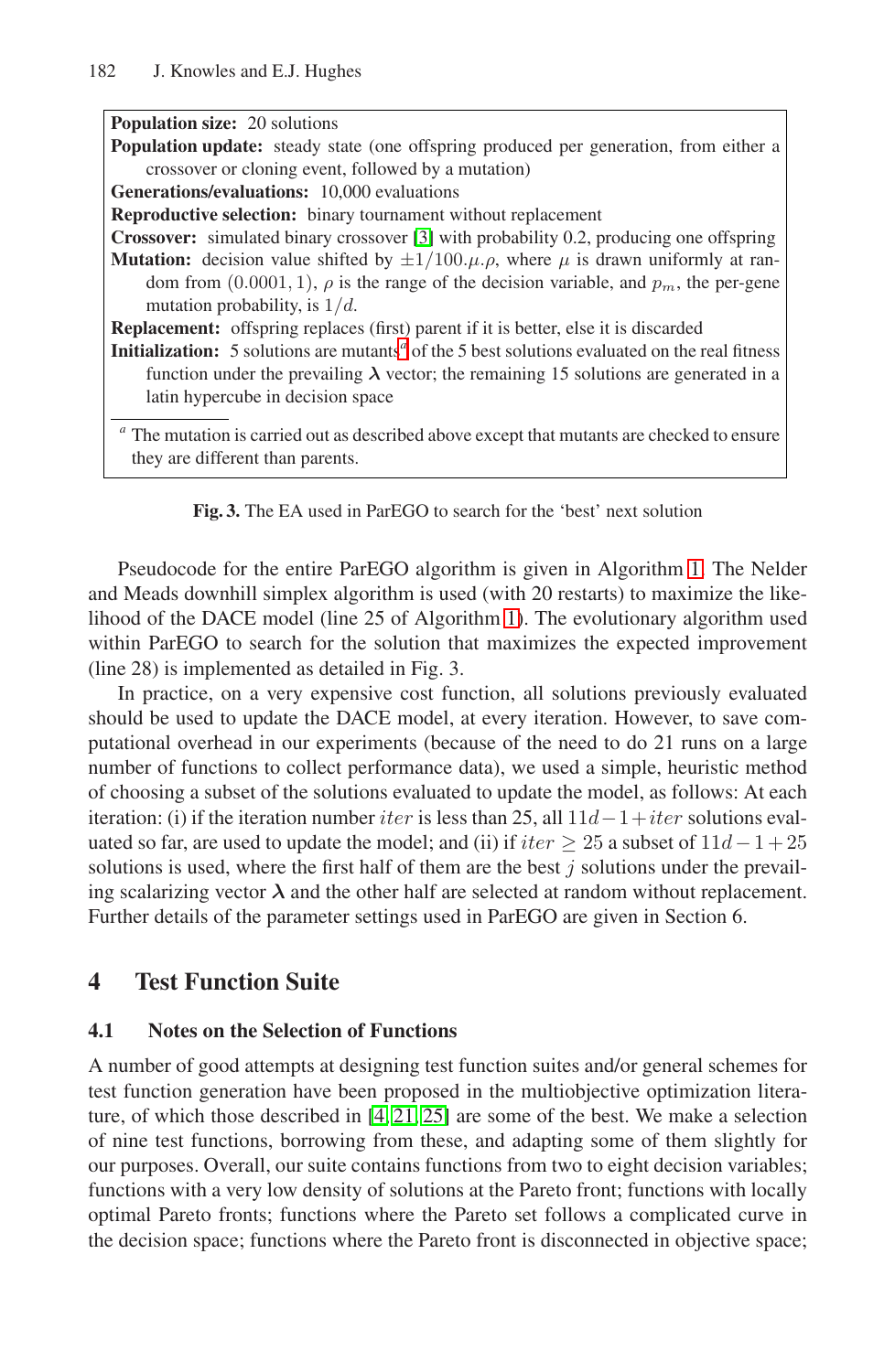<span id="page-7-0"></span>

| <b>KNO1</b> [16] Features: Two decision variables; two objectives; Fifteen locally optimal      |  |  |  |
|-------------------------------------------------------------------------------------------------|--|--|--|
| Pareto fronts.                                                                                  |  |  |  |
| <b>OKA1</b> [21] Features: Two decision variables; two objectives; Pareto optima lie on curve;  |  |  |  |
| density of solutions low at PF.                                                                 |  |  |  |
| <b>OKA2</b> [21] Features: Three decision variables; two objectives; Pareto optima lie on       |  |  |  |
| spiral-shaped curve; density of solutions very low at PF.                                       |  |  |  |
| VLMOP2 [25] Features: Two decision variables; two objectives; concave PF.                       |  |  |  |
| <b>VLMOP3</b> [25] Features: Two decision variables; three objectives; disconnected Pareto      |  |  |  |
| optimal set and PF is a curve 'following a convoluted path through objective space'.            |  |  |  |
| <b>DTLZ1a, adapted from [4]</b> Features: Six decision variables; two objectives; local op-     |  |  |  |
| tima on the way to the PF.                                                                      |  |  |  |
| <b>DTLZ2a and DTLZ4a, adapted from [4]</b> Features: Eight decision variables; three ob-        |  |  |  |
| jectives; DTLZ4a biases the density distribution of solutions toward the $f_3 - f_1$ and        |  |  |  |
| $f_2 - f_1$ planes.                                                                             |  |  |  |
| <b>DTLZ7a, adapted from [4]</b> Features: Eight decision variables, three objectives; four dis- |  |  |  |
| connected regions in the Pareto front (in objective space).                                     |  |  |  |
|                                                                                                 |  |  |  |
| <b>Fig. 4.</b> Summary of the nine test functions                                               |  |  |  |

and functions where the density of points parallel to the Pareto front is non-uniformly distributed. There is thus a good deal of variety in the difficulties that they pose. We have nonetheless been restrictive in some particular aspects: all functions are unconstrained and while difficult, are not overly high-dimensional (in decision space), and have a reasonable, rather than pathological degree of ruggedness. And, we have kept to functions of two and three objectives only. These restrictions accord with our description (in Section 1) of certain kinds of expensive engineering/scientific problem, where we hope to obtain good results in a very small number of function evaluations. We do not reproduce the equations of all functions here but they can be found in [\[16\]](#page-14-9) and are summarized in Fig. [4.](#page-7-0)

### **5 Selected Performance Analysis Techniques**

In accordance with the analyses presented in [\[27\]](#page-14-18), we choose the hypervolume indicator to assess the approximation sets obtained by Bin MSOPS and ParEGO. We supplement these tabulated values and significance levels with a visual representation based on *summary attainment surfaces*, for some of the 2-objective functions.

#### **5.1 Hypervolume Indicator**

The hypervolume indicator assesses the size (hypervolume or Lebesgue integral) of the region weakly dominated by an approximations set, thus larger values indicate better nondominated sets. It is "the only unary indicator we are aware of that is capable of detecting that A is not worse than B for all pairs  $A \triangleright$  [better than] B" [\[27\]](#page-14-18), where A and  $B$  are two approximation sets.

The weakly dominated region being measured must be bounded from above in some way, and for this some point  $b$  is chosen, which must be itself dominated by every point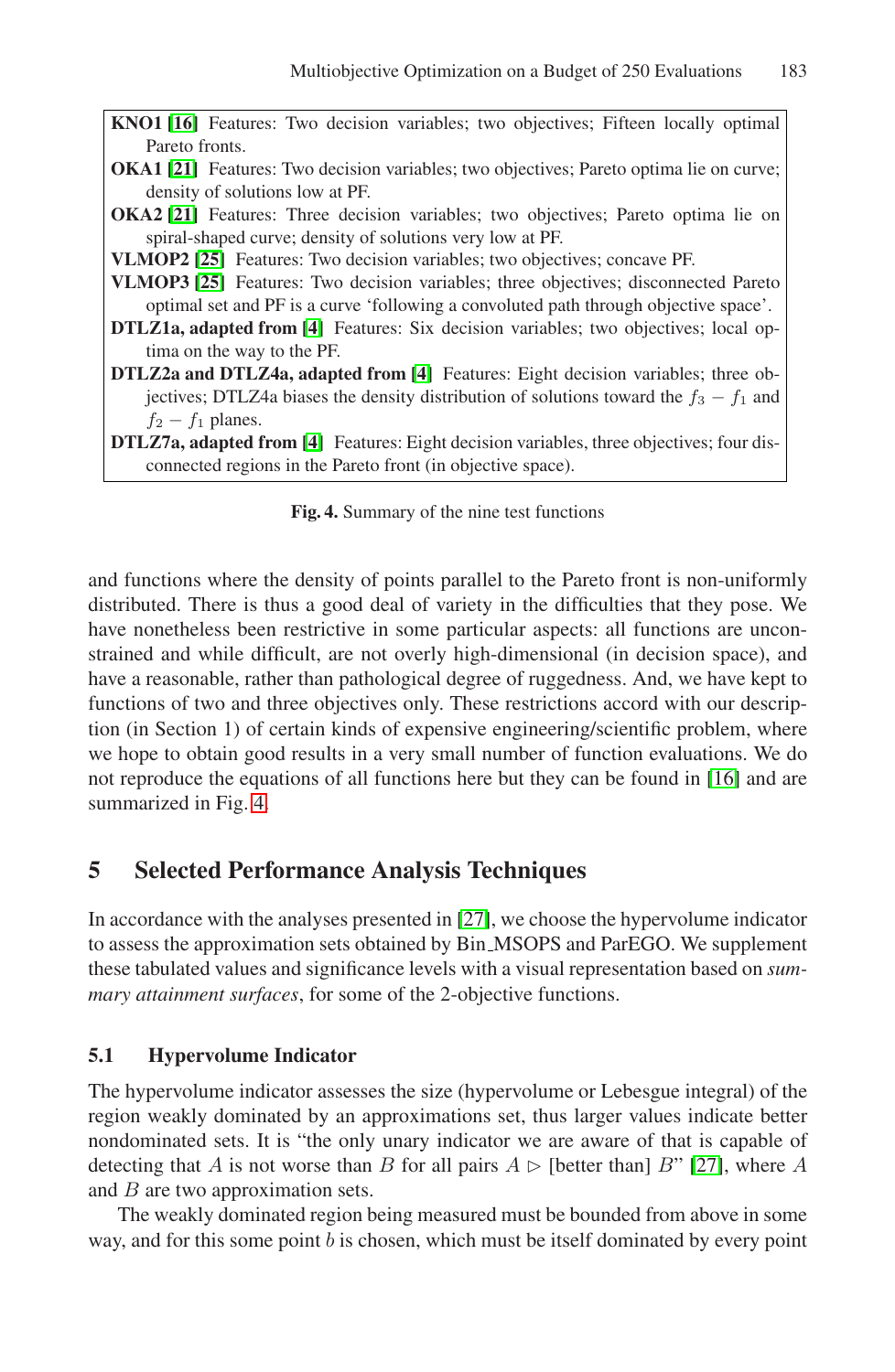<span id="page-8-0"></span>

**Fig. 5.** Five sets of nondominated points and the best, median and worst attainment surfaces that they define. The interpretation of the median attainment surface is that, for every point on it (independently), a point (weakly) dominating this was obtained in at least 50% of the nondominated sets. Similarly, the worst attainment surface indicates the level achieved in 100% of the sets. The best attainment surface indicates the level achieved by the aggregation of all sets. *In this study, the best attainment surface is irrelevant and is* not *included in plotted results*

in the sample set. In order to choose a bounding point for application of the hypervolume indicator, we use the following method. First, the collection of nondominated point sets from all runs of both algorithms (on the relevant function) are aggregated into a single superset. Then, the ideal and the anti-ideal point of this superset are found. The bounding point is then the anti-ideal point shifted by  $\delta$  times the range, in each objective:

$$
\mathbf{b} = (b_1, b_2, \dots, b_k), \quad \text{with}
$$
\n
$$
b_j = \max_j + \delta(\max_j - \min_j), \quad j \in 1..k,
$$

where  $\max_i$  and  $\min_i$  are the maximum and minimum value, respectively, on the *j*th objective, found within the superset. We use  $\delta = 0.01$  here.

For the analysis of multiple runs, we compute the hypervolume indicator of each individual run, and report the mean and the standard deviation of these. Since the distribution of Bin MSOPS' and ParEGO's results are not necessarily normal, we use the Mann-Whitney rank-sum test to indicate if there is a statistically significant difference in the position of the two distributions.

#### **5.2 Median and Worst Summary Attainment Surface Plots**

A *summary attainment surface* is a visual way of summarizing a number of runs of a multiobjective optimizer, based on the notion of an attainment surface [\[7\]](#page-13-7). For illustration, we plot five sets of nondominated points and their exact sample median, best and worst, summary attainment surfaces in Fig. [5.](#page-8-0)

For the two-objective problems in this paper, we give the median and worst attainment surfaces *only* of ParEGO and of Bin MSOPS on the same plot, with ParEGO's two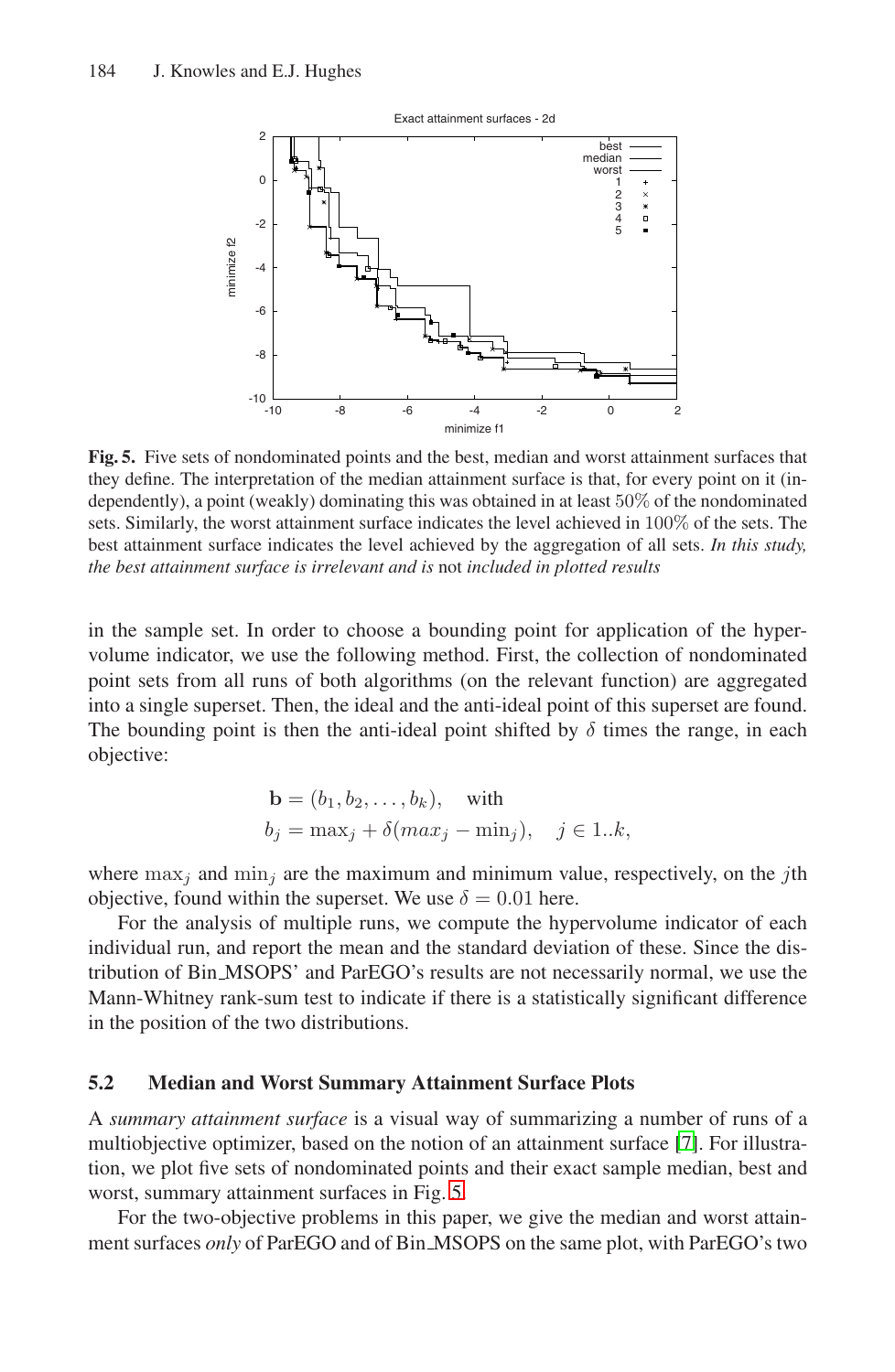| Parameter                             | setting                                      |
|---------------------------------------|----------------------------------------------|
| Initial population in latin hypercube | $11d - 1$                                    |
| Total maximum evaluations             | 250                                          |
| Number of scalarizing vectors         | 11 (for 2 objectives), 15 (for 3 objectives) |
| Scalarizing function                  | augmented Tchebycheff                        |
| Internal GA evals per iteration       | 200 000                                      |
| Crossover probability                 | 0.2                                          |
| Real-value mutation probability       | 1/d                                          |
| Real-value SBX parameter              | 10                                           |
| Real-value mutation parameter         | 50                                           |

<span id="page-9-1"></span>**Table 1.** ParEGO parameter settings, where d is the number of decision variables

surfaces shown in solid and Bin MSOPS's two surfaces shown with dashed lines. We do not give plots for the three-objective problems here, because of space restrictions.

### **6 Experimental Details**

To evaluate Bin MSOPS and ParEGO on the test suite, each algorithm is run 21 times, and all solutions visited are stored. The nondominated sets achieved after a particular number of function evaluations can then be determined and used to estimate performance.

#### **6.1 Bin MSOPS Parameter Settings**

Weighted Min-Max was used as the aggregation method within the MSOPS ranking algorithm. The weighted min-max score s of  $k$  objectives is calculated using  $(3)$ , where  $\lambda_i$  is the weight for the *i*th objective value,  $f_i$ .

<span id="page-9-0"></span>
$$
s = \max_{i=1}^{k} (\lambda_i f_i), \tag{3}
$$

A set of objective weights constitutes a single target vector.

Thirty target vectors were used, spaced so that the angle to their nearest neighbour was constant across the set of 30. Thus in trials with 3 objectives, the set of weight vectors, although evenly spaced, was non-unique.

To choose a 'good' point, a tournament size with a maximum of 20, without replacement, was used throughout all the experiments.

A search interval (see figure [2\)](#page-2-0) of  $d_p = 0.02$  was used and a lower limit was set on the coverage area of allowable cells of  $0.005<sup>2</sup>$  (in normalized decision space with all variables in the range  $[0,1]$ ). If the cells near to the chosen 'good' point were below the cell area limit, a search was performed to find the nearest cell that is large enough to split. The lower limit promotes a wider search around interesting points, but does prevent a tight-formation search occurring, which may be detrimental in problems with a very low density at the Pareto set (e.g. test function OKA1).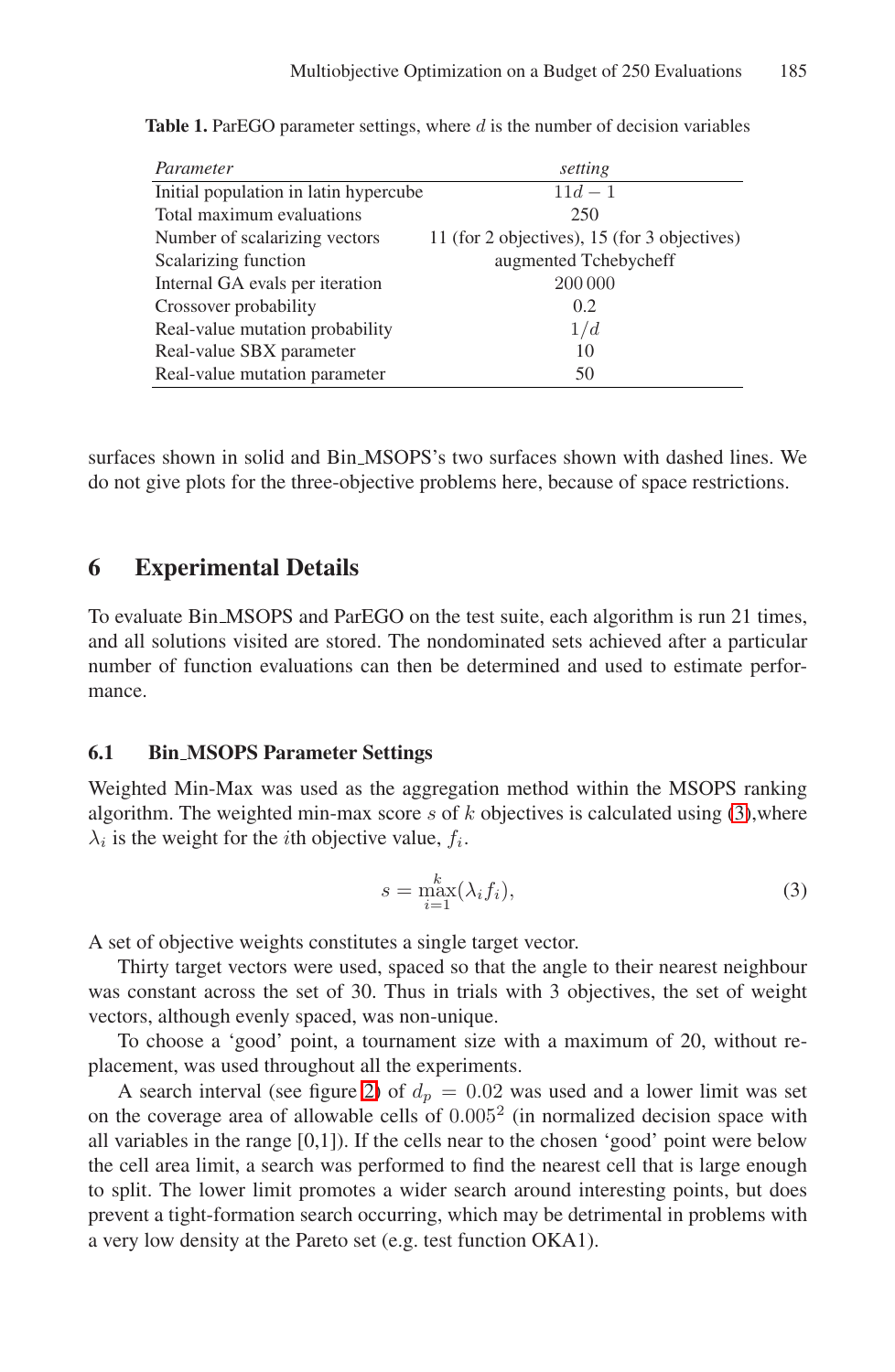Initially, the algorithm performed a global exploration search for approximately the first 20 points, then global exploration was performed 6% of the time.

#### **6.2 ParEGO Parameter Settings**

The full set of parameter settings used in *all* runs of ParEGO are given in Table [1.](#page-9-1) These were determined empirically from a few exploratory trials.

### **7 Results**

Tables [2](#page-11-0) and [3](#page-11-1) present the results of applying the hypervolume indicator to the 21 runs of Bin MSOPS and ParEGO after, respectively, 100 and 250 function evaluations. Because it is not possible to use these values in comparisons with other algorithms, we make available the raw results at [\[15\]](#page-14-19). Note also that the appearance of the hypervolume



**Fig. 6.** Attainment surface plot on the KNO1 function after 250 function evaluations (left), and attainment surface plot with PF and 1000 random search points also shown on the OKA1 function after 250 function evaluations (right)



**Fig. 7.** Attainment surface plot on OKA2 after 250 function evaluations, with the true PF and 1000 random search points also shown (left), and attainment surface plot on VLMOP2 after 250 function evaluations (right)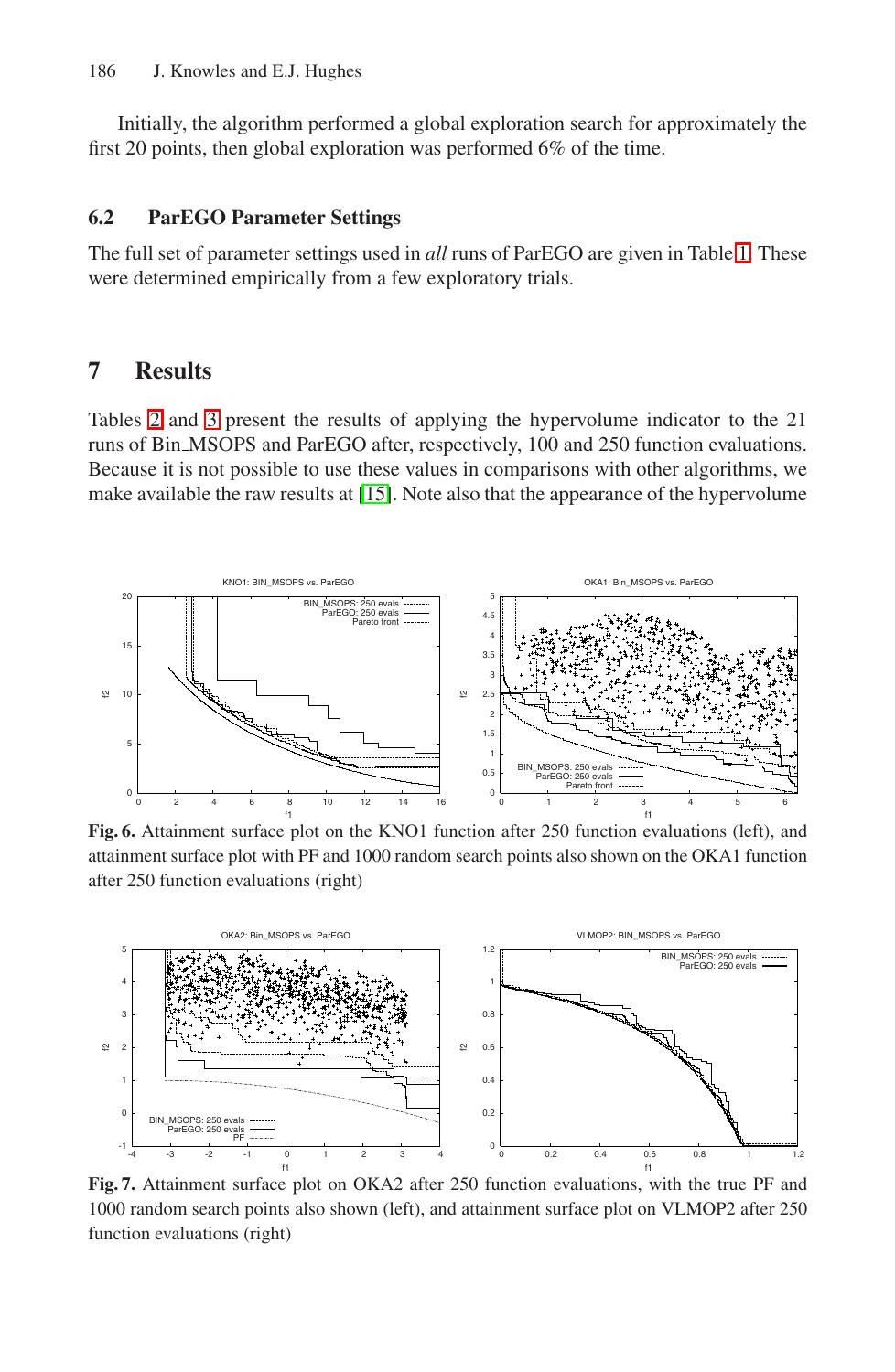<span id="page-11-0"></span>**Table 2.** Mean and SD values of the hypervolume indicator after 100 evaluations of Bin MSOPS / ParEGO from 21 runs of each. Larger values indicate better performance. The distributions of the values are tested using the Mann-Whitney rank sum test. The  $z$  values and significance level are indicated. ParEGO is significantly better than Bin MSOPS unless stated

|      | Function Bin_MSOPS mean (SD) ParEGO mean (SD) |                     | $z$ -value         | significance                                                                      |
|------|-----------------------------------------------|---------------------|--------------------|-----------------------------------------------------------------------------------|
|      | OKA1 14.8496 (0.571733)                       | 17.9532 (0.372966)  | $-5.546841 > 99\%$ |                                                                                   |
|      | OKA2 13.6773 (1.53528)                        | 19.7183 (0.887686)  | $-5.546841 > 99\%$ |                                                                                   |
| KNO1 | 86.9879 (5.9303)                              | 78.4856 (7.24012)   |                    | $-3.735627 > 99\%$ Bin_MSOPS wins                                                 |
|      |                                               |                     |                    | VLMOP2 0.317661 (0.00440428) 0.307027 (0.00564198) -4.792169 > 99% Bin MSOPS wins |
|      | VLMOP3 7.22865 (0.681038)                     | 7.61652 (0.157667)  | $-1.547078 > 90\%$ |                                                                                   |
|      | DTLZ1a 185317 (2573.43)                       | 189262 (209.001)    | $-5.521685 > 99\%$ |                                                                                   |
|      | DTLZ2a 3.85168 (0.139089)                     | 3.97869 (0.0890044) | $-3.358291 > 99\%$ |                                                                                   |
|      | DTLZ4a 0.533989 (0.0394657)                   | 0.673329(0.263526)  | $-2.477840 > 99\%$ |                                                                                   |
|      | DTLZ7a 10.5544 (1.7988)                       | 12.9893 (0.655795)  | $-4.490300 > 99\%$ |                                                                                   |

<span id="page-11-1"></span>Table 3. Mean and SD values of the hypervolume indicator after 250 evaluations of Bin\_MSOPS / ParEGO from 21 runs of each. Larger values indicate better performance. The distributions of the values are tested using the Mann-Whitney rank sum test. The  $z$  values and significance level are indicated. ParEGO is significantly better than Bin MSOPSunless stated

|      | Function Bin_MSOPS mean (SD) ParEGO mean (SD) |                     | $z$ -value         | significance                                                                       |
|------|-----------------------------------------------|---------------------|--------------------|------------------------------------------------------------------------------------|
| OKA1 | 14.8169 (0.446187)                            | 15.9849 (0.372917)  | $-5.219816 > 99\%$ |                                                                                    |
| OKA2 | 13.9093 (1.13887)                             | 18.4416 (0.467239)  | $-5.546841 > 99\%$ |                                                                                    |
| KNO1 | 94.972 (1.70367)                              | 84.2247 (5.5432)    |                    | $-5.521685 > 99\%$ Bin MSOPS wins                                                  |
|      |                                               |                     |                    | VLMOP2 0.324363 (0.000664073) 0.310789 (0.00398408) -5.546841 > 99% Bin MSOPS wins |
|      | VLMOP3 4.94459 (0.0599138)                    | 4.75726 (0.113527)  |                    | $-4.892791 > 99\%$ Bin MSOPS wins                                                  |
|      | DTLZ1a 63980.6 (602.738)                      | 64869.6 (6.98978)   | $-5.546841 > 99\%$ |                                                                                    |
|      | DTLZ2a 2.79582 (0.0960357)                    | 3.08818 (0.0276524) | $-5.546841 > 99\%$ |                                                                                    |
|      | DTLZ4a 0.111108 (0.124952)                    | 1.67242 (0.478067)  | $-5.521685 > 99\%$ |                                                                                    |
|      | DTLZ7a 10.6171 (1.26015)                      | 18.1657 (0.431554)  | $-5.546841 > 99\%$ |                                                                                    |

decreasing from 100 to 250 evaluations on some problems is only due to the choice of a different bound point (see above).

Fig. 5 and 6 visualize the median and worst summary attainment surfaces of the 21 runs of both algorithms on selected 2-objective problems. Fig. 7 and 8 show the decision space points visited by the first run of the two algorithms on KNO1 and OKA1, respectively.

From these results a number of observations can be made:

- ParEGO is statistically significantly better than Bin MSOPS on seven of the nine functions at 100 evaluations, and on six of the nine functions after 250 evaluations, under the hypervolume indicator. (cf. [\[16\]](#page-14-9), where ParEGO was better than a standard setup of NSGA-II with population size 20 on all test functions under two different indicators).
- The standard deviations of the two algorithms are generally comparable, with a large difference evident on only one problem, DTLZ1a, at 250 evaluations (2 orders of magnitude less deviation for ParEGO). Results reported in [\[16\]](#page-14-9) indicated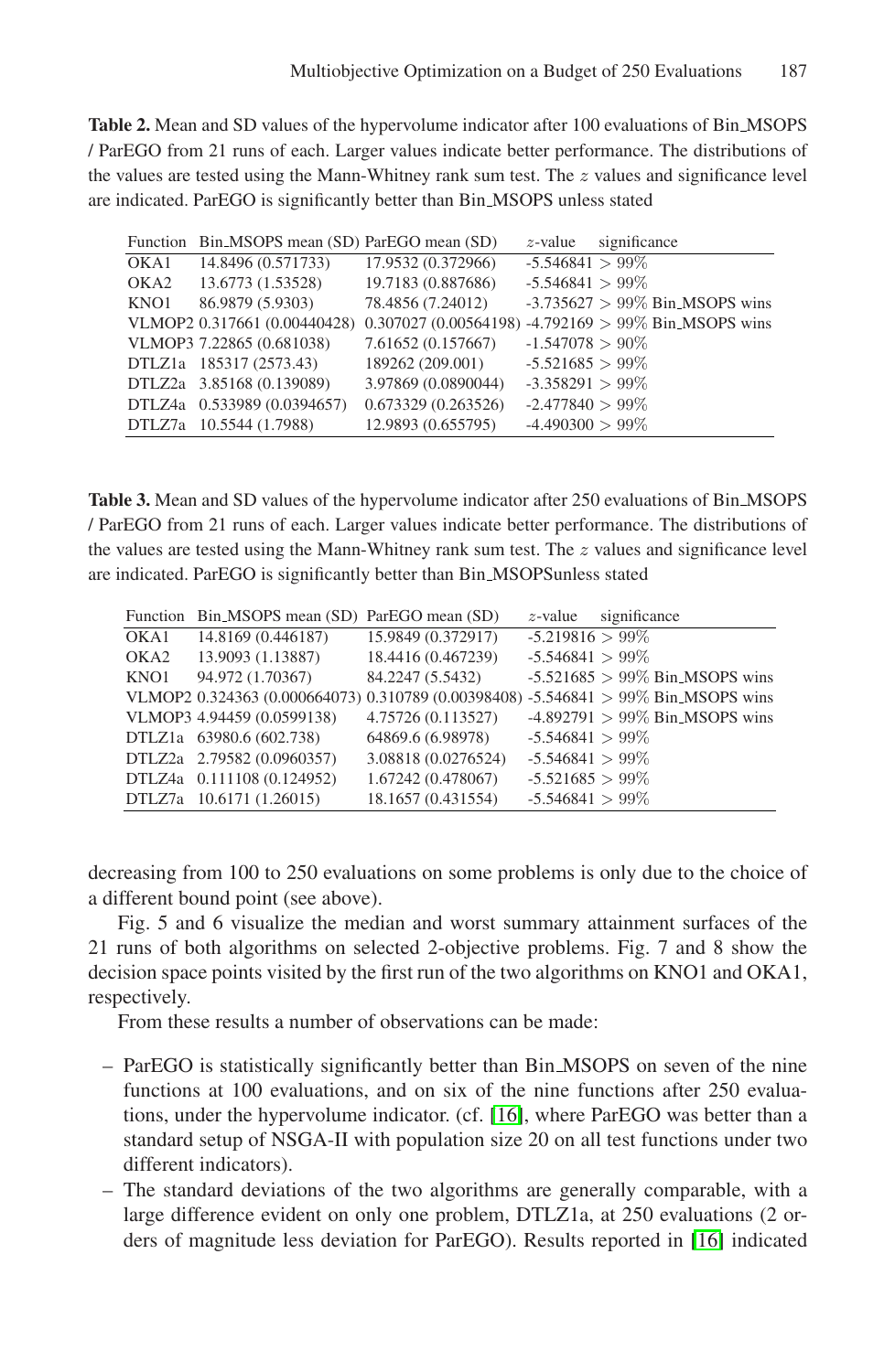

**Fig. 8.** Decision space points visited by Bin MSOPS and ParEGO on KNO1 and OKA1. ParEGO fares worse on the former because it focuses too much on getting exactly on the PF instead of spreading out along it, while Bin MSOPS extends further along it. But ParEGO's strategy does better than Bin MSOPS's on OKA1 because points a small way off the Pareto set in decision space are far from the PF in objective space

that ParEGO's standard deviations were frequently one or two orders of magnitude lower than NSGA-II's on these problems, so the results here show that Bin MSOPS is performing comparatively robustly — an important feature on problems where only one run may be possible.

- Fig. 5 and 6 indicate that ParEGO run for 250 evaluations is superior to a random search of 1000 evaluations on the difficult OKA1 and OKA2 functions, where there is a low density of solutions near the Pareto front. On OKA1, ParEGO's median attainment surface dominates all 1000 randomly generated points and on OKA2, even ParEGO's worst attainment surface does.
- Fig. 7 and 8 demonstrate that the search patterns of Bin MSOPS and ParEGO are very different, and generally complementary. It is clear that while Bin MSOPS attempts to get an even coverage of the search space, both globally and locally, ParEGO operates by combining a well-spread global search with full exploitation of local 'niches' (highly fit regions). This explains the far superior performance of ParEGO on the test functions with either low density at the Pareto front, local Pareto fronts or severe discontinuities. Fig. 7 (right) is a good example, however, of a smoother, more dense function where Bin MSOPS has provided good even coverage, but ParEGO has focused too much on local niches. Fig. 8 really shows how ParEGO homes in on parts of the true Pareto set more aggressively, but sometimes fails to spread across it.

# **8 Summary and Conclusion**

In many optimization scenarios, the number of fitness evaluations that can be performed is severely limited by cost or other constraints. In this study, the performance of two advanced multiobjective optimization algorithms, Bin MSOPS and ParEGO, was measured on much shorter runs than used in most previous MOEA studies. A suite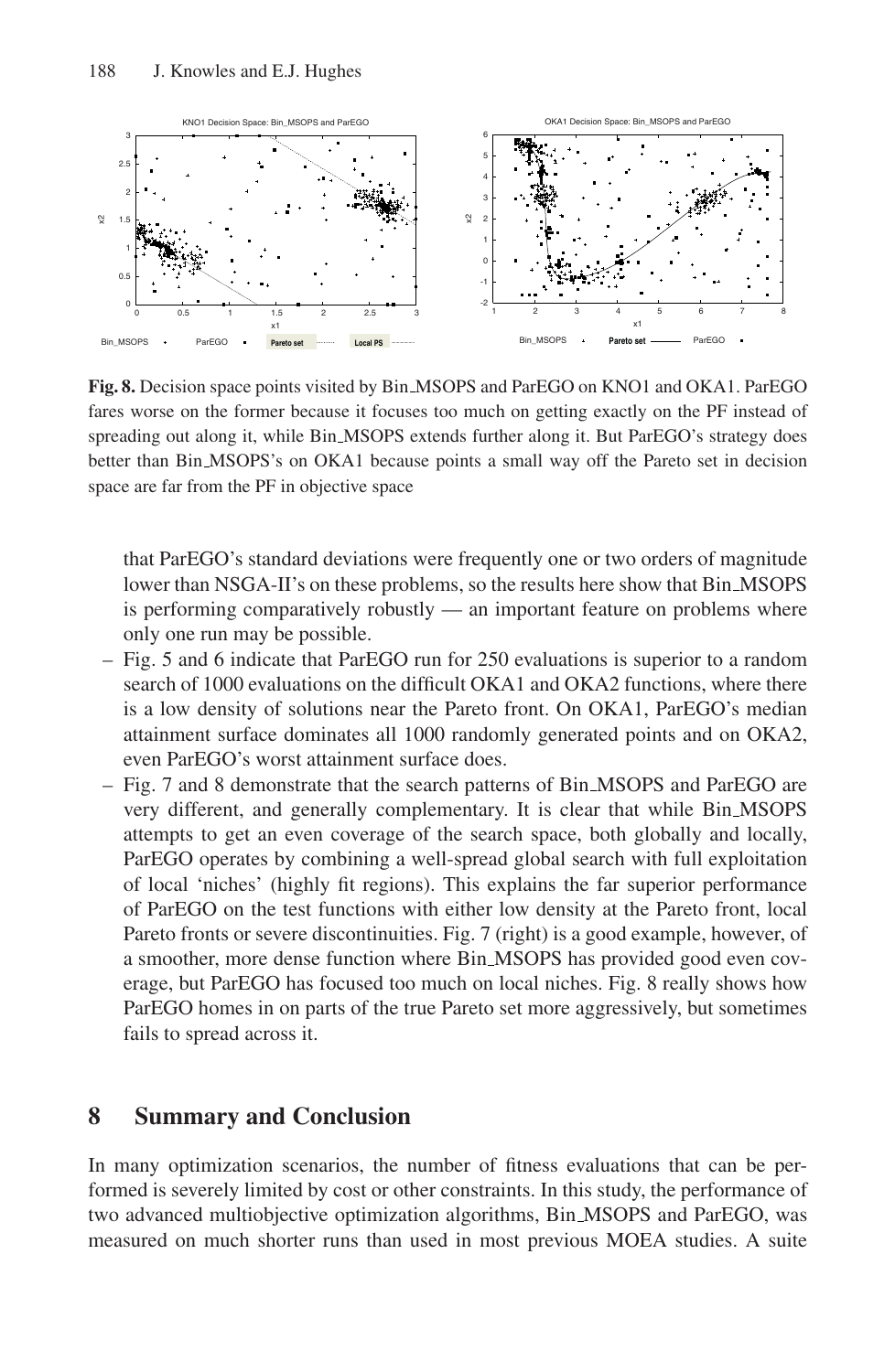of nine difficult, but low-dimensional, multiobjective test functions of limited ruggedness were used to evaluate and compare the algorithms. The results of the comparison indicated that ParEGO's use of a surrogate model to establish both the expected multiobjective cost of candidate solutions *and* the uncertainty in these predictions, enables rapid advances in the early phase of the optimization process. The less directed search performed by Bin MSOPS is good, but can fail to capitalize effectively on previously gathered information when the solution density at the Pareto front is low.

Overall, the experiments reported here can serve as a benchmark for other algorithms aimed at these type of expensive, low-dimensional multiobjective problems. To facilitate the comparison of Bin MSOPS and ParEGO with other methods, raw results are available at [\[15\]](#page-14-19). Comparisons of ParEGO with NSGA-II can already be found in [\[16\]](#page-14-9).

Future work will focus on three possible extensions. 1. an adaptive update of the scalarizing vectors to get a better distribution on the Pareto front; 2. constraint handling mechanisms; and 3. investigation of a hybrid between Bin MSOPS and ParEGO that might offer a good combination of computational efficiency and high performance in short-to-medium run lengths (say up to 500 evaluations) for problems where evaluations are faster but still otherwise limited.

**Acknowledgments.** JK is supported by a David Phillips fellowship from the Biotechnology and Biological Sciences Research Council (BBSRC), UK. Thanks to J. Handl for proof-reading and ParEGO implementation advice.

### <span id="page-13-2"></span>**References**

- 1. D. Büche, G. Guidati, P. Stoll, and P. Kourmoursakos. Self-organizing maps for Pareto optimization of airfoils. In *Parallel Problem Solving from Nature—PPSN VII*, pages 122– 131, September 2002. Springer-Verlag.
- <span id="page-13-3"></span>2. J.-J. Chen, D. E. Goldberg, S.-Y. Ho, and K. Sastry. Fitness inheritance in multi-objective optimization. In *Proceedings of the Genetic and Evolutionary Computation Conference (GECCO'2002)*, pages 319–326, July 2002. Morgan Kaufmann Publishers.
- <span id="page-13-5"></span>3. K. Deb and H. Beyer. Self-adaptive genetic algorithms with simulated binary crossover. *Evolutionary Computation*, 9(2):197–221, 2001.
- <span id="page-13-6"></span>4. K. Deb, L. Thiele, M. Laumanns, and E. Zitzler. Scalable test problems for evolutionary multi-objective optimization. Technical Report 112, Computer Engineering and Networks Laboratory (TIK), Swiss Federal Institute of Technology (ETH), Zurich, Switzerland, 2001.
- <span id="page-13-4"></span>5. E. I. Ducheyne, B. De Baets, and R. De Wulf. Is fitness inheritance useful for real-world applications? In *Evolutionary Multi-Criterion Optimization. Second International Conference, EMO 2003*, pages 31–42, April 2003. Springer.
- <span id="page-13-0"></span>6. J. R. G. Evans, M. J. Edirisinghe, and P. V. C. J. Eames. Combinatorial searches of inorganic materials using the inkjet printer: science philosophy and technology. *Journal of the European Ceramic Society*, 21:2291–2299, 2001.
- <span id="page-13-7"></span>7. C. M. Fonseca and P. J. Fleming. On the performance assessment and comparison of stochastic multiobjective optimizers. In *Parallel Problem Solving from Nature—PPSN IV*, pages 584–593, 1996. Springer-Verlag.
- <span id="page-13-1"></span>8. A. Gaspar-Cunha and A. Vieira. A multi-objective evolutionary algorithm using neural networks to approximate fitness evaluations. *International Journal of Computers, Systems, and Signals*, 2004 (in press).